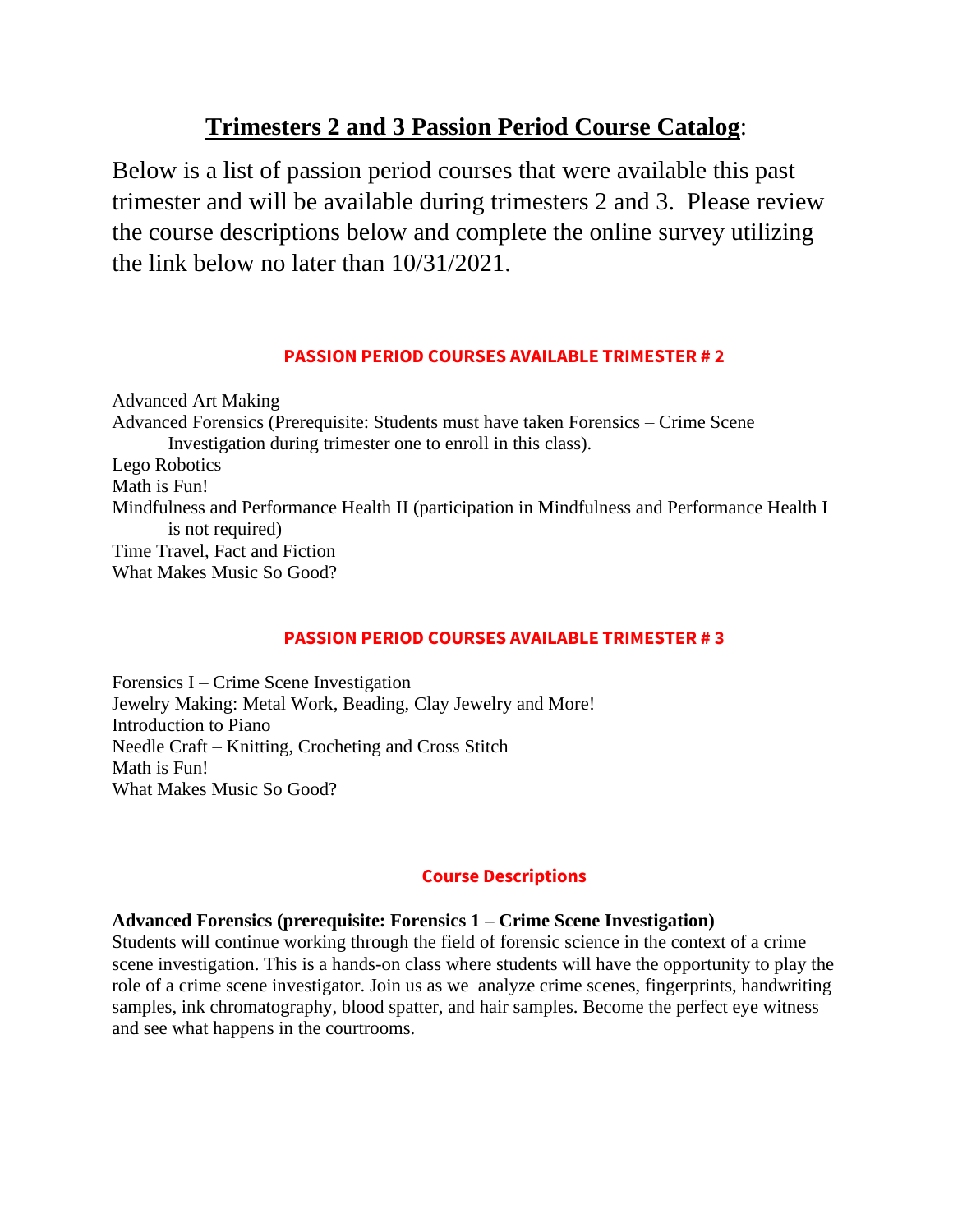#### **Advanced Art Making**

Do you love to draw and paint? Is art your favorite school subject? Then Advanced Visual Arts is the course for you! Learn how to make amazing paintings, sculptures, drawings and mixed media projects all at a more advanced and rigorous level.

#### **Forensics I – Crime Scene Investigation**

Enjoy watching the TV shows NCIS, CSI, Cold Case files, 48 hours, and Forensic Files? Students will be introduced to the field of forensic science in the context of a crime scene investigation. This is a hands-on class where students will have the opportunity to play the role of a crime scene investigator. Join us as we analyze crime scenes, fingerprints, blood spatter, and hair samples. Become the perfect eyewitness and see what happens in the courtrooms.

#### **Introduction to Piano**

Want to begin learning how to play the piano but don't know where to start? In *Introduction to Piano*, Middle School Students will learn how to read sheet music, identify rhythm patterns, find notes on the keyboard, develop basic piano playing skills and techniques, and play simple songs and chord progressions. No prior knowledge or experience is required. Students will receive individualized support and one-on-one lessons from two piano instructors in a small-group setting. Additionally, students will gain an appreciation for the piano as an instrument, and become familiar with some of the most famous piano pieces of all time.

#### **Jewelry Making: Metal Work, Beading, Clay Jewelry and More!**

Make your own beautiful necklaces, earrings, rings, bracelets and more! In this course you will learn to create beautiful works of art that you can wear every day and show off to the world.

#### **Lego Robotics**

Students will be introduced to the world of robotics competitions as they learn the basics of building and programming autonomous robots using sensors. Working together to build an effective competition robot, they'll systematically test and refine programs in order to complete missions.

#### **Math is Fun!**

Do you like riddles? Brain Teasers? Card Games? This is the course for you! In this course you will experience math through hands- on activities and games. No computers in this class! Along with riddles, brain teasers and cards, we will play board games such as Monopoly (tournament perhaps??). Designed for fun, stress-free minutes where MATH is being used.

#### **Mindfulness and Performance Health II**

This course will help students build upon the knowledge and skills that were learned in the introductory level course. There will be a stronger focus on the performance health element and a deeper dive into body mapping, yoga, Alexander Technique and self and peer evaluation when